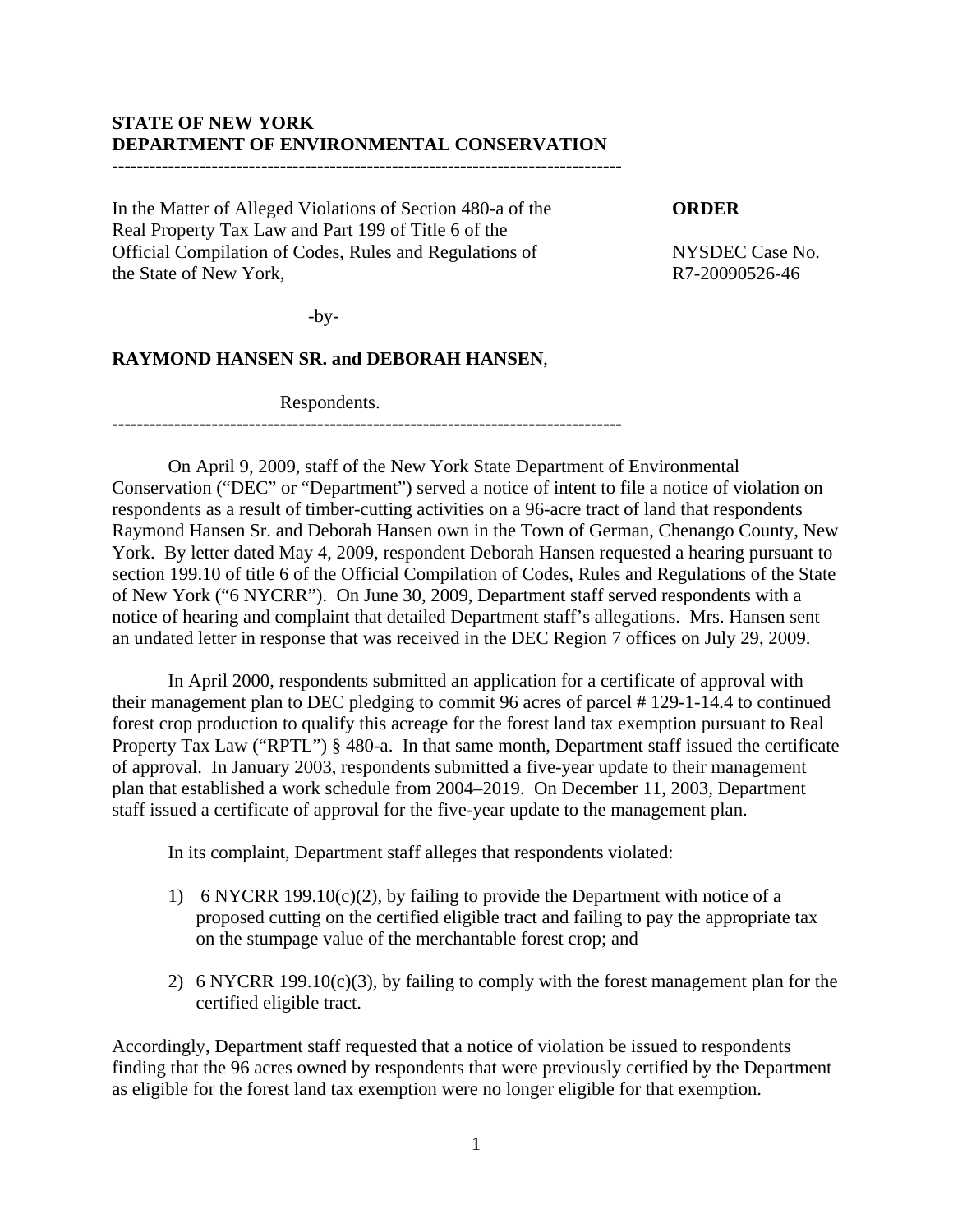This matter was referred to the Office of Hearings and Mediation Services and assigned to Administrative Law Judge ("ALJ") Helene G. Goldberger. After conducting an adjudicatory hearing in accordance with the procedures of the State Administrative Procedure Act and 6 NYCRR Part 622 (see 6 NYCRR 199.10[b]), ALJ Goldberger prepared the attached hearing report. The ALJ recommended that respondents be found to have violated 6 NYCRR 199.10(c)(2) and (3) and RPTL § 480-a(5) and that a notice of violation be issued.<sup>1</sup>

 I adopt the ALJ's hearing report as my decision in this matter, subject to my comments below. Department staff bears the burden of proof on the charges that it affirmatively asserts in its complaint (see 6 NYCRR 622.11[b][1]). Based upon the hearing record, Department staff carried its burden by a preponderance of the evidence (see 6 NYCRR 622.11[c]).

Respondents violated the applicable legal requirements by performing a commercial cut without providing notice to the Department, by failing to pay the stumpage tax on that harvest, and by failing to perform the culls required by their management plan.<sup>2</sup> Furthermore, I concur with the ALJ that the defenses that respondents raised are meritless. In particular, respondents, in engaging a logging company, had a duty to ensure that the logging was performed pursuant to their management plan and in accordance with the applicable legal requirements.

 I hereby direct Department staff to issue a notice of violation to respondents in accordance with RPTL § 480-a(7) and 6 NYCRR 199.10. The RPTL provides that, in addition to the owner, the Department shall send a copy of the notice of violation to the county treasurer of the county in which such tract is located (see RPTL § 480-a[7][f]). The applicable regulations further provide that notice be given to the appropriate assessor (see 6 NYCRR 199.10[e]). Accordingly, Department staff is directed to send a copy of the notice of violation, together with a copy of this order, to the County Treasurer of the County of Chenango, and the Assessor of the Town of German.

**NOW, THEREFORE,** having considered this matter and being duly advised, it is **ORDERED** that:

I. Respondents Raymond Hansen Sr. and Deborah Hansen are adjudged to have violated:

A. 6 NYCRR 199.10(c)(2) and RPTL  $\S$  480-a(5), for failing to provide the Department with notice of a proposed cutting on a certified eligible tract and failing to pay the appropriate tax on the stumpage value of the merchantable forest crop; and

B. 6 NYCRR 199.10(c)(3), for failing to comply with the management plan for the certified eligible tract.

 $\overline{a}$ 

<sup>&</sup>lt;sup>1</sup> The language of the regulations is taken directly from the authorizing statute (see RPTL § 480-a[7][a][ii] and  $[iii]$ ).

 $2\degree$  The factual record is sufficient to establish respondents' liability. Although the hearing report draws inferences regarding respondents' motivations, I do not adopt that portion of the hearing report.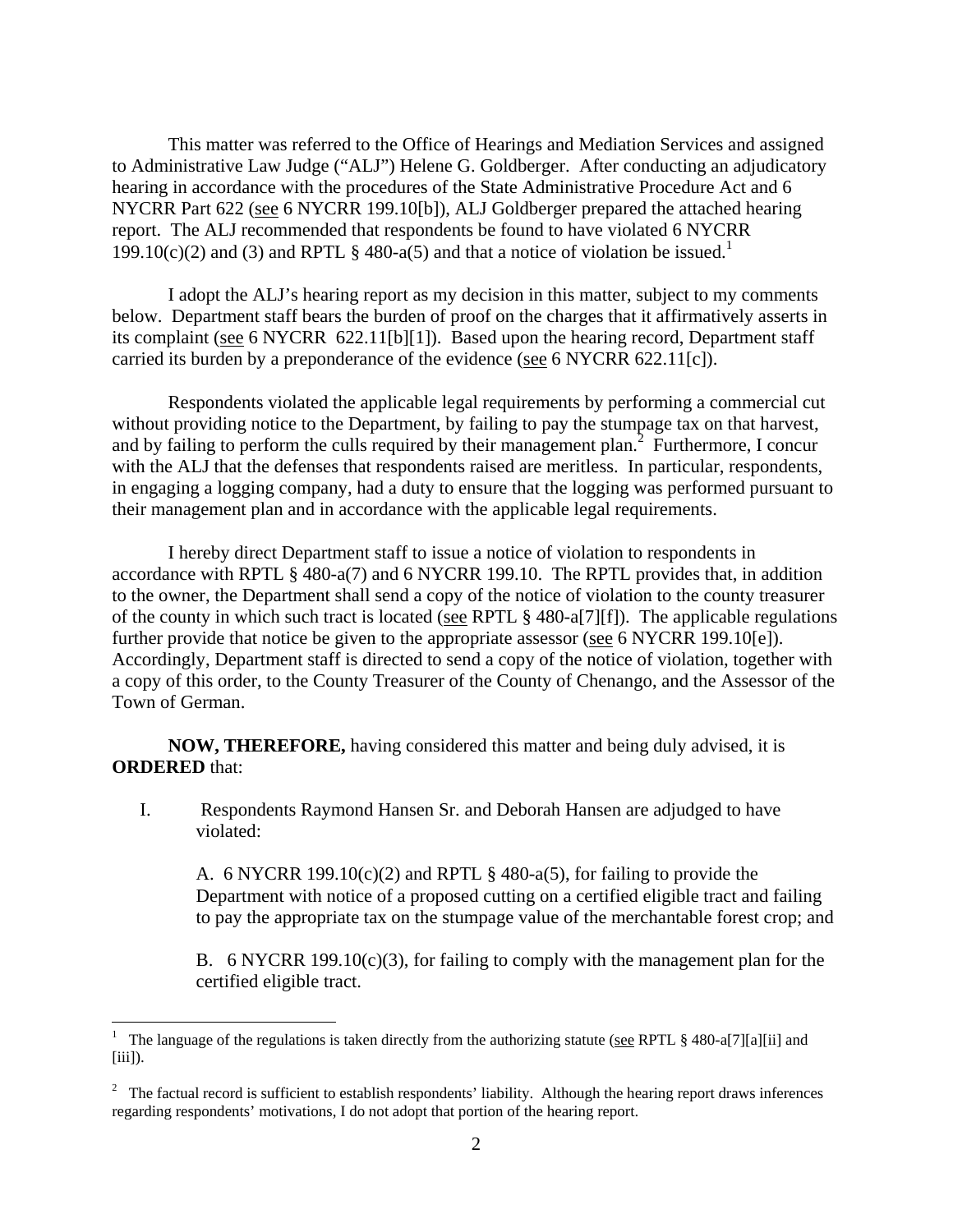- II. Department staff is directed to issue a notice of violation to respondents and shall transmit copies of such notice, together with a copy of this order, to the County Treasurer of the County of Chenango, and to the Assessor of the Town of German.
- III. All communications from respondents to the Department concerning this order shall be made to Margaret A. Sheen, Esq., Assistant Regional Attorney, NYSDEC Region 7, 615 Erie Boulevard West, Syracuse, New York 13204-2440.
- IV. The provisions, terms, and conditions of this order shall bind respondents Raymond Hansen Sr. and Deborah Hansen, their heirs, successors and assigns, in any and all capacities.

For the New York State Department of Environmental Conservation

/s/

By: \_\_\_\_\_\_\_\_\_\_\_\_\_\_\_\_\_\_\_\_\_\_\_\_\_\_\_\_\_\_\_\_

 Alexander B. Grannis Commissioner

Dated: December 22, 2009 Albany, New York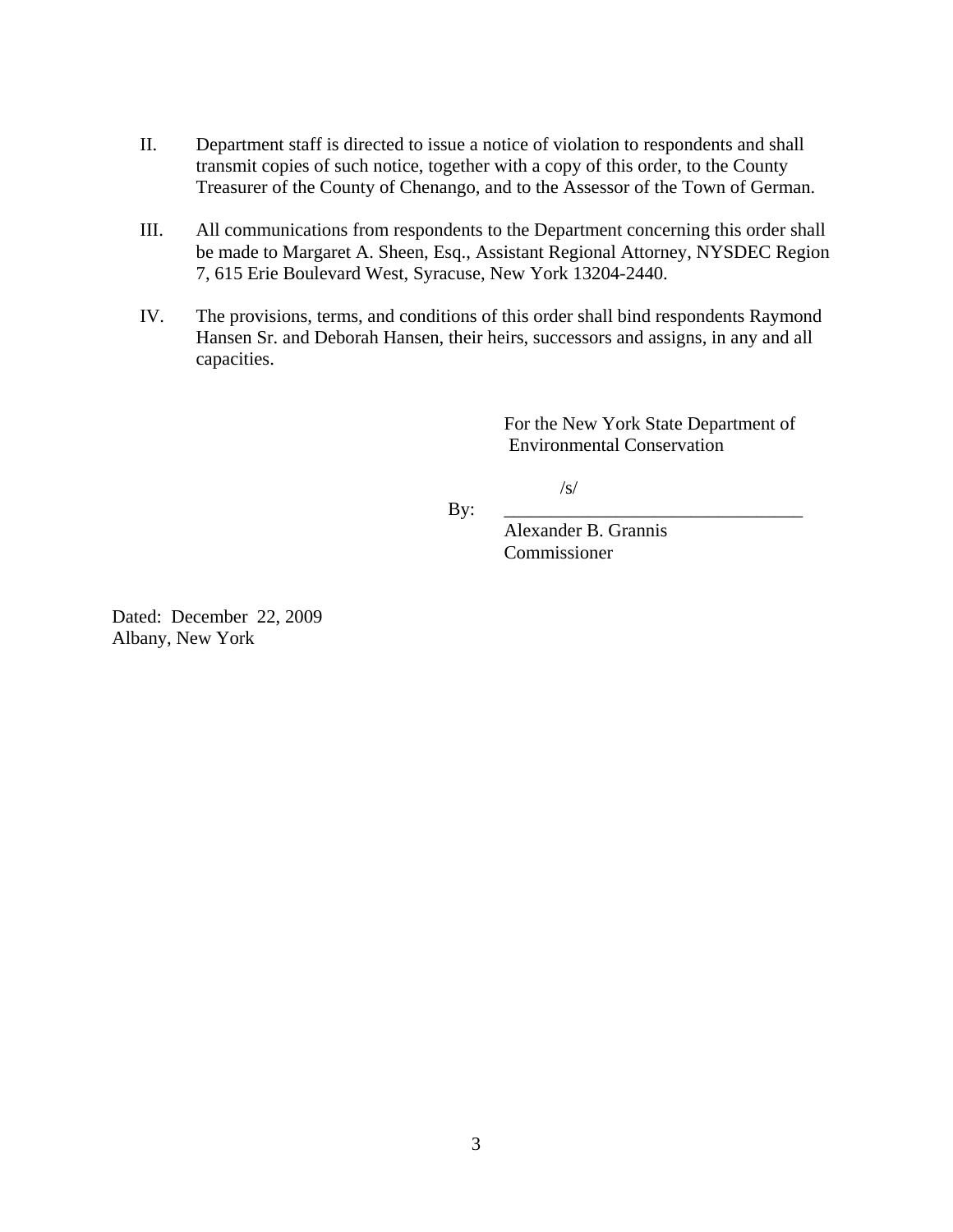# STATE OF NEW YORK DEPARTMENT OF ENVIRONMENTAL CONSERVATION 625 Broadway Albany, New York 12233-1550

In the Matter

- of –

Alleged Violations of Section 480-a of the Real Property Tax Law and Part 199 of Title 6 of the Official Compilation of Codes, Rules and Regulations of the State of New York by:

# **RAYMOND HANSEN SR. & DEBORAH HANSEN,**

Respondents.

DEC Case No. R7-20090526-46

HEARING REPORT

- by -

Helene G. Goldberger Administrative Law Judge

\_\_\_\_\_\_\_\_\_\_\_\_\_\_\_\_\_\_\_\_\_\_\_\_\_\_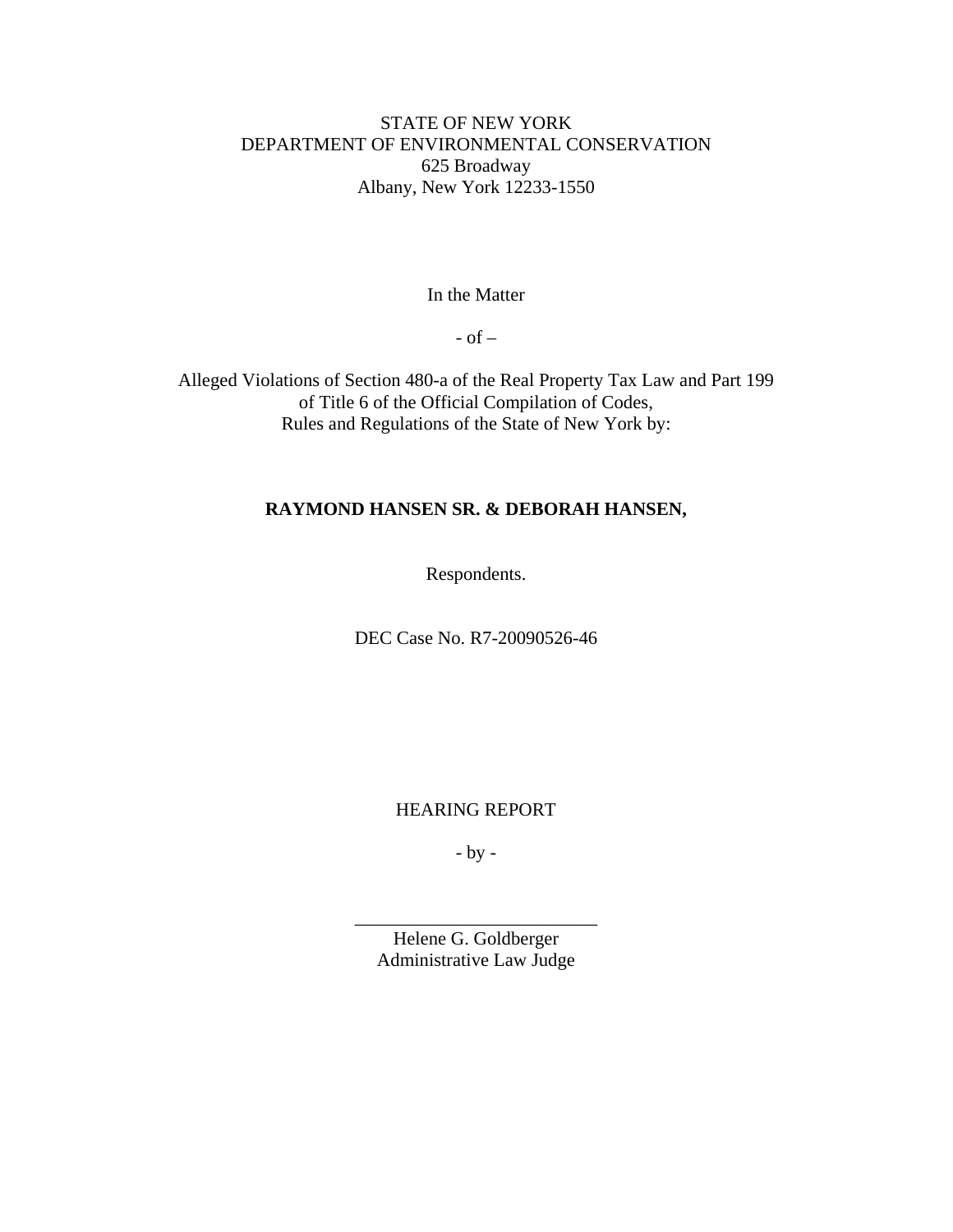### Proceedings

<u>.</u>

 Pursuant to § 480-a of the Real Property Tax Law (RPTL) and Parts 199 and 622 of Title 6 of the Official Compilation of Codes, Rules and Regulations of the State of New York (6 NYCRR), an administrative enforcement hearing was held before Administrative Law Judge (ALJ) Helene G. Goldberger, New York State Department of Environmental Conservation (Department or DEC), Office of Hearings and Mediation Services (OHMS) on October 26, 2009, in the Department's Region 7 office, Syracuse, New York.

 Along with a cover letter dated April 9, 2009, staff of the Department's Region 7 office sent a notice of intent to issue a notice of violation to Raymond Hansen Jr., Raymond Hansen Sr., and Deborah Hansen. This notice concerned the Hansen property in the Town of German, Chenango County that may no longer be eligible for tax exempt status under the 480-a program of the RPTL based upon a) a failure to give notice to DEC of a proposed cutting on such tract; b) failure to comply with the management plan approved by the Department; c) failure to amend the work schedule so that it is at least as long as the commitment period of the tract; and d) failure to maintain at least 50 acres unaffected by unauthorized cutting.<sup>[1](#page-4-0)</sup> By letter dated May 4, 2009, Deborah Hansen wrote to the Department requesting a hearing pursuant to 6 NYCRR § 199.10, thereby commencing this proceeding. On June 30, 2009, by certified mail, the Department staff served the respondents Raymond Hansen Sr. and Deborah Hansen with the notice of hearing and complaint. By an undated letter received by the Region 7 office on July 29, 2009, Ms. Hansen submitted a response.

 After this matter was referred to the OHMS, the ALJ convened a conference call on July 30, 2009 in which Assistant Regional Attorney Margaret Sheen explained in response to Mrs. Hansen's request for leniency that the Department did not make a penalty determination; rather, DEC's sole jurisdiction was over the forest program. Ms. Sheen stated that the Chenango County Treasurer would make the penalty determination and I suggested that Mrs. Hansen contact that office to discuss those issues. On August 27, 2009, in a second conference call, Mrs. Hansen reported that she had difficulties in retaining legal counsel. She also expressed her understanding that DEC had discretion as to how many years of back taxes would have to be paid. Again, Ms. Sheen and I stated that DEC's sole role was to determine if there was a violation and if so, this notice would be sent to the county treasurer for the penalty assessment. In a letter dated August 27, 2009 to the parties in which I summarized our discussion in the conference call, I also cited the RPTL provisions that contain defenses to allegations of violation -- RPTL §§ 480-a(7)(b) and 480-a(8)(d). Mrs. Hansen requested additional time to obtain counsel and to decide whether she wished to proceed to hearing. We agreed to convene another conference call on September 3, 2009. During the September  $3^{rd}$  call, Mrs. Hansen confirmed the respondents' wish to proceed to a hearing and we selected October 26, 2009 for this purpose. Mrs. Hansen reported that she had retained counsel but was not able to provide the contact information at that time.

<span id="page-4-0"></span><sup>1</sup> The staff has named only Raymond Hansen Sr. and Deborah Hansen as the respondents in the complaint. Various documents have Raymond Hansen Jr. named as well. From the testimony given by Raymond Hansen Jr., it appears that he assists his parents, Raymond Hansen Sr. and Deborah Hansen, and all three of them are named on the 2000 application for certificate of approval. Exhibit A to Complaint, Hearing Exhibit 1; transcript page 74.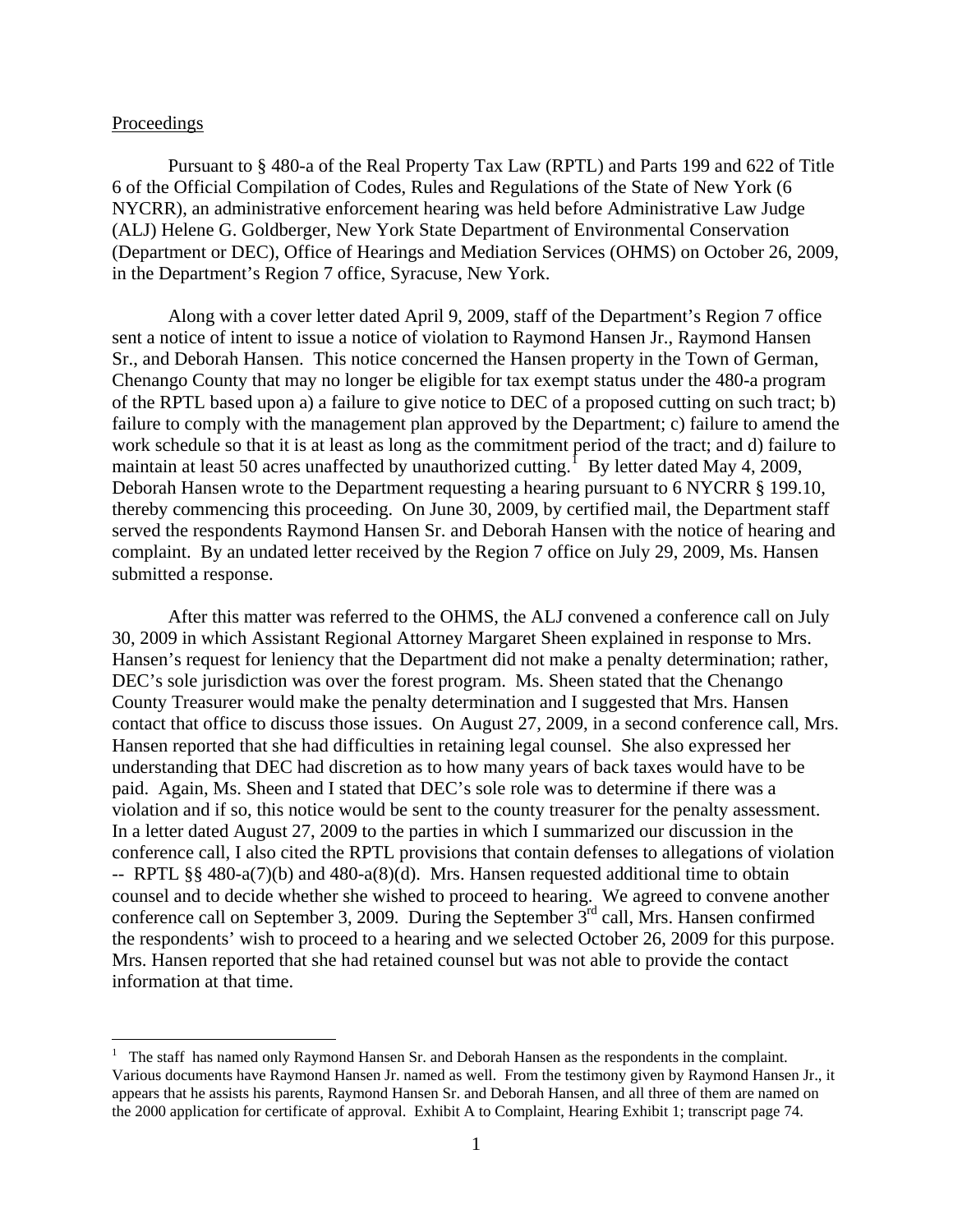By letters dated October 19, 2009, James F. Taylor, Esq. and Ms. Sheen provided their witness lists to the ALJ.

 Department staff appeared at the hearing by Margaret A. Sheen, Esq. Region 7, Syracuse, New York. To support its case, Department staff presented two witnesses: Supervising Forester Robert Slavicek and Forester Paul Romanenko.

 Repondents appeared at the hearing by James F. Taylor, Esq., Taylor & Mavady, Sherburne, New York. Respondents presented one witness: Raymond Hansen Jr.

 The transcript was received by the OHMS on November 18, 2009. The ALJ sent the parties an *errata* sheet on December 2, 2009 and gave the parties until December 11, 2009 to provide additional corrections to the transcript. Because the parties made closing statements at the conclusion of the hearing, the record closed on December 14, 2009, the due date for the parties' transcription corrections.<sup>[2](#page-5-0)</sup> My office received the Department staff's additional corrections on December 14, 2009. Mr. Taylor faxed a letter to me on December 11, 2009 in which he gave his concurrence with the corrections I had made. Mr. Taylor did not make any objections to staff's corrections and I have adopted them.

### Department Staff's Charges and Relief Sought

Based upon a staff inspection in April 2009, the Department alleged that the respondents had performed a commercial cutting in violation of the management plan; failed to provide notice of the cutting to DEC; failed to timely pay the appropriate tax on the stumpage value of the forest crop; and failed to successfully cut or girdle trees that were marked for pre-commercial cutting pursuant to the management plan. Complaint, Hearing Exhibit (Ex.)  $1<sup>3</sup>$  $1<sup>3</sup>$  $1<sup>3</sup>$ 

 Department staff seeks an order issuing a notice of violation to the respondents, the Town of German Assessor's Office, and the Chenango County Treasurer finding that the 96 acres owned by the respondents and previously certified by the Department as eligible for the forest land tax exemption is no longer eligible for the forest land tax exemption, and for such other further relief as may be just and proper. *Id.* 

 Ms. Sheen closed the Department's case by stating that the only issues in the proceeding were whether the respondents failed to give notice of the commercial cutting; failed to pay the tax on the timber harvested; and failed to comply with the program. Hearing transcript, page (TR) 101-102. She emphasized that the defense provided in RPTL § 480-a(7)(b) that permits the Department to determine that a violation has not occurred despite the failure to adhere to the management plan is based upon circumstances beyond the control of the owner and a finding that the failure can be corrected forthwith without significant effect on the purpose of the plan. TR 102-104. Ms. Sheen stated that even if it could be found that the respondents' actions were beyond their control, the logging performed was so extensive that the program could no longer apply due to the lack of the required minimum acreage of 50 acres. TR 103-104. She argued

 $\overline{a}$ 

<span id="page-5-0"></span> $2\;\;$  In error, I gave the parties until Sunday, December 13, 2009 to send transcript corrections to the OHMS. Because December  $14<sup>th</sup>$  was the next working day, that is the date the record closed.

<span id="page-5-1"></span>A list of hearing exhibits is annexed to this report.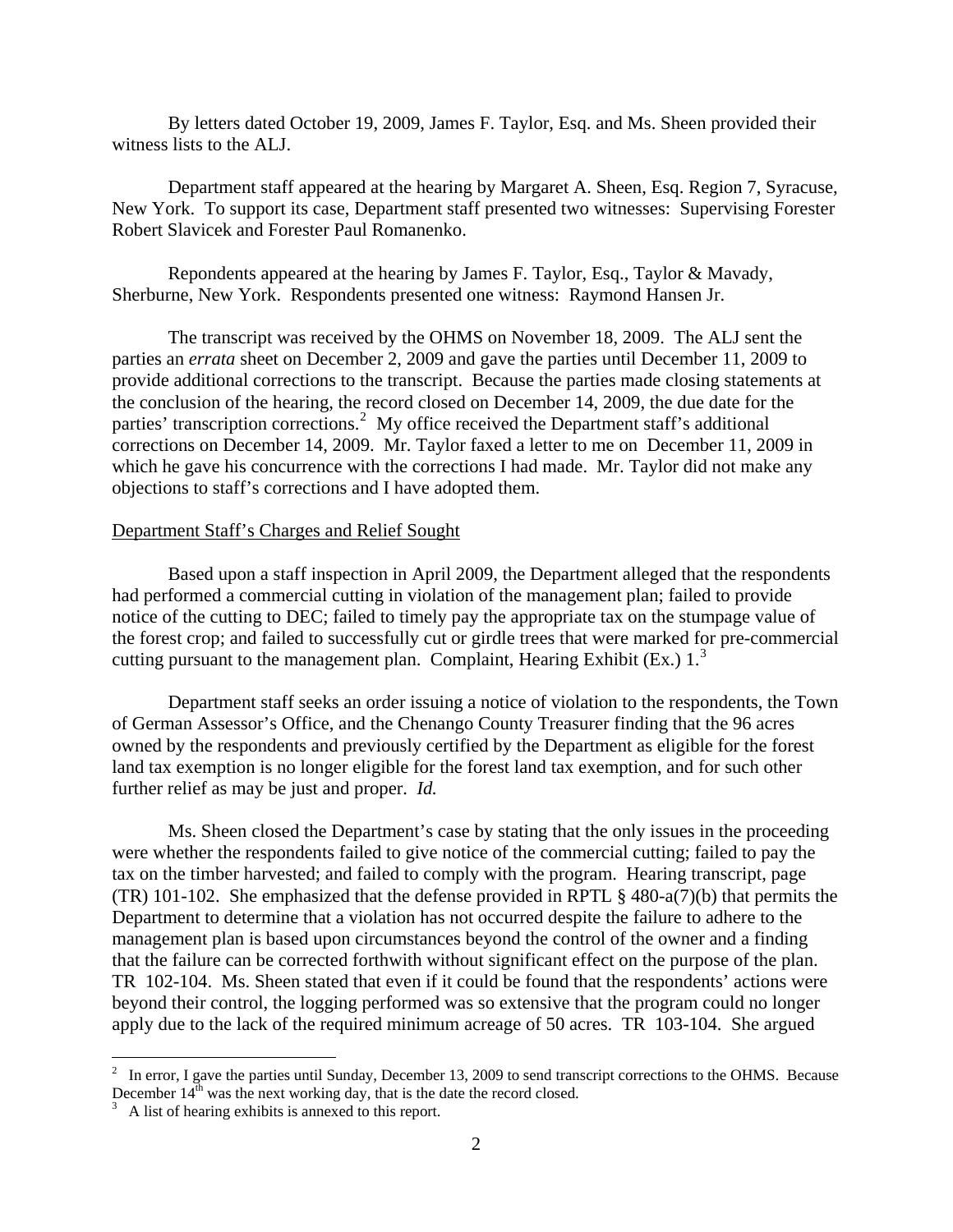that the respondents failed to follow through on their commitments and chose to rely on a bad contract. TR 103.

 According to Department staff, in the event the Department issues a notice of violation, pursuant to RPTL §§ 480-a(7)(c), (d), and (e), a penalty may be imposed upon respondents by the treasurer of the county in which the 480-a tract is located and computed for each of the municipal corporations in which the tract is located. RPTL § 480-a(7).

## Respondents' Position

 The respondents did not submit a formal answer pursuant to 6 NYCRR § 622.4. Instead, Mrs. Hansen sent a letter to DEC that was received on July 29, 2009 in which she indicates that she and the family had made mistakes and would like to be able to stay in the program in order to afford to retain the property. Ex. 2. At the hearing, Raymond Hansen Jr., the son of the respondents, testified that their neighbor Dave Fox approached them to take logs and that Mr. Fox and the alleged forester that was retained, Bob Davis, represented that they would arrange for the amendment of the Hansens' 480-a commitment. TR 77-79. The respondents presented the contract that they entered into with Mr. Fox as a hearing exhibit. Ex. 7. Mr. Hansen maintained that because they believed they had retained professionals to take care of everything associated with the logging operation, including any issues with the 480-a program, it was not their responsibility to go to the land to check on the logging operation or contact DEC to ensure that the plan had been amended to reflect these activities. TR 92-95. Mr. Hansen explained that their home and workplace were distant from the forest tract and therefore, it was a burden to go there. TR 92. Mr. Hansen stated that although the respondents have not met some of the requirements of the plan with respect to culling of trees, they would like the opportunity to fulfill those requirements. TR 86-87, 97. When asked by Ms. Sheen on cross-examination why the respondents did not retain the services of Forecon, Inc., the forestry company that had prepared the respondents' management plan, Mr. Hansen stated that he did not agree with Forecon's "programs". TR 91.

 Mr. Hansen stressed that the respondents cared much for this property and wanted the Department to give them the opportunity to continue in the program. TR 86-87. He emphasized that they did not understand the technicalities of the program and he testified that he did not know how large a tax exemption the family was receiving in return for the commitment to the program. TR 77, 93-94, 96.

 Mr. Taylor argued in his closing statement that the respondents did not commit a willful violation of the law and in the interests of justice they should be permitted to stay in the program. TR 99-101.

# **FINDINGS OF FACT**

#### Introduction

1. In November 1993, Forecon, Inc. submitted a forest management plan to DEC pursuant to the 480-a program on behalf of landowner Edwin J. Scannell for property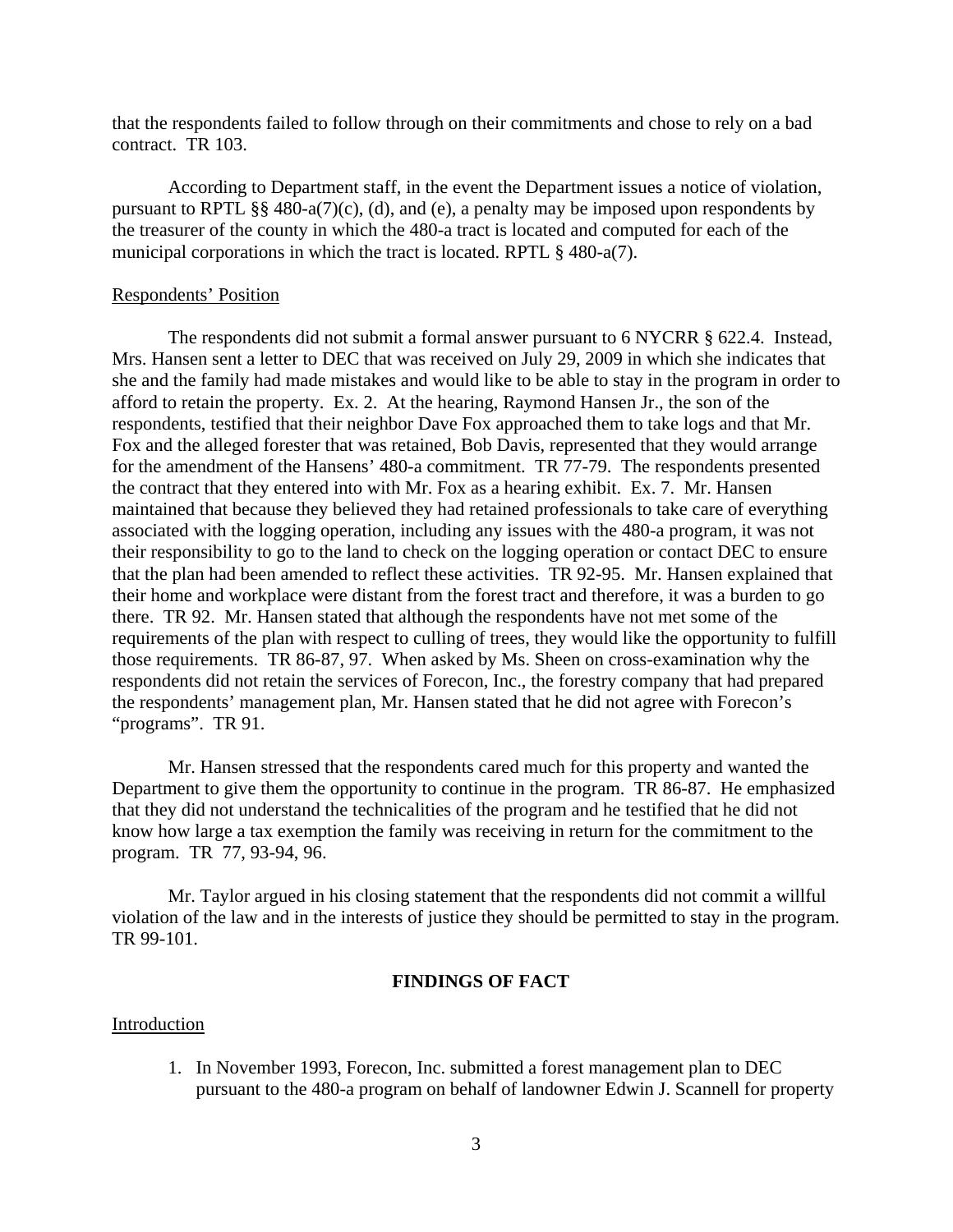located in the Town of German, Chenango County, New York. The parcel was identified as 129-1-14.4 and contained a total of 105 acres. Of this acreage, Mr. Scannell dedicated 92 acres to the plan. Ex. 3.

- 2. In 2000, the new landowners, Raymond R. Hansen Jr., Raymond R. Hansen Sr., and Deborah A. Hansen submitted an application to DEC for a certificate of approval for 96 out of the 105 acres to be committed to the requirements of the 480-a program. Ex. 3.
- 3. For each of the years that the respondent have committed to the 480-a program (2001- 2009), they have completed and executed a commitment of land to continued forest crop production. Ex. 6. This commitment provided that it must be filed with the assessor and regional forester each year; that the respondents commit to a ten-year work schedule listed on the certificate of approval; that a conversion of any part of the eligible tract would result in a penalty as set forth in 480-a(7); and that they had adhered to all prior commitments. After receipt of the commitments each year, the Department staff sent the respondents a notice of certificate of approval that calls for specific work projects to be completed in the subsequent tax year. Ex. 6. In each of these notices, it is stated that in the event an approved treatment activity calls for a commercial treatment ". . . a Notice of 'Commercial Harvest' must be submitted 30 days prior to beginning the activity, except for the allowance of removal of ten full cords of fuelwood allowed for the landowner's own personal use." [emphasis included in original.] *Id.*
- 4. In January 2003, Forecon, Inc. submitted to DEC a five-year update to the management plan on behalf of Ray Hansen Jr. Ex. 3. In this update, Forecon, Inc. described the various stands of trees and indicates what actions needed to be taken in each stand. *Id.* Particularly, the prescriptions called for culling of a certain percentage of beech, red maple, and hemlock to reduce overcrowding in stands 1 and 3 and to encourage the growth of the more desirable trees – cherry, hard maple, and birch. *Id.*, TR 19-21. On December 11, 2003, the Department issued the respondents a certificate of approval for the 5-year update. Ex. 3. This certificate contained a work schedule to follow over a course of 15 years. *Id.* Overall, the objective of the plan was to ensure "even age management" so that the last standing trees would be replaced by the same species growing up. TR 17.

# Commercial Cutting and Defenses

5. On December 18, 2006, respondents Raymond R. Hansen Sr., Deborah A. Hansen and Raymond R. Hansen Jr. entered into a written contract with Foxes Logging of Mallory, New York in which the Hansens agreed to sell Foxes all standing timber which was at least sixteen inches through breast height marked in blue paint. Ex. 7. In this contract, the Hansens guaranteed that there were no encumbrances that would prevent the sale or removal of the timber. *Id.* The Hansens were paid \$15,000 for the timber. *Id.*; TR 92. The contract also noted that an "additional contract will be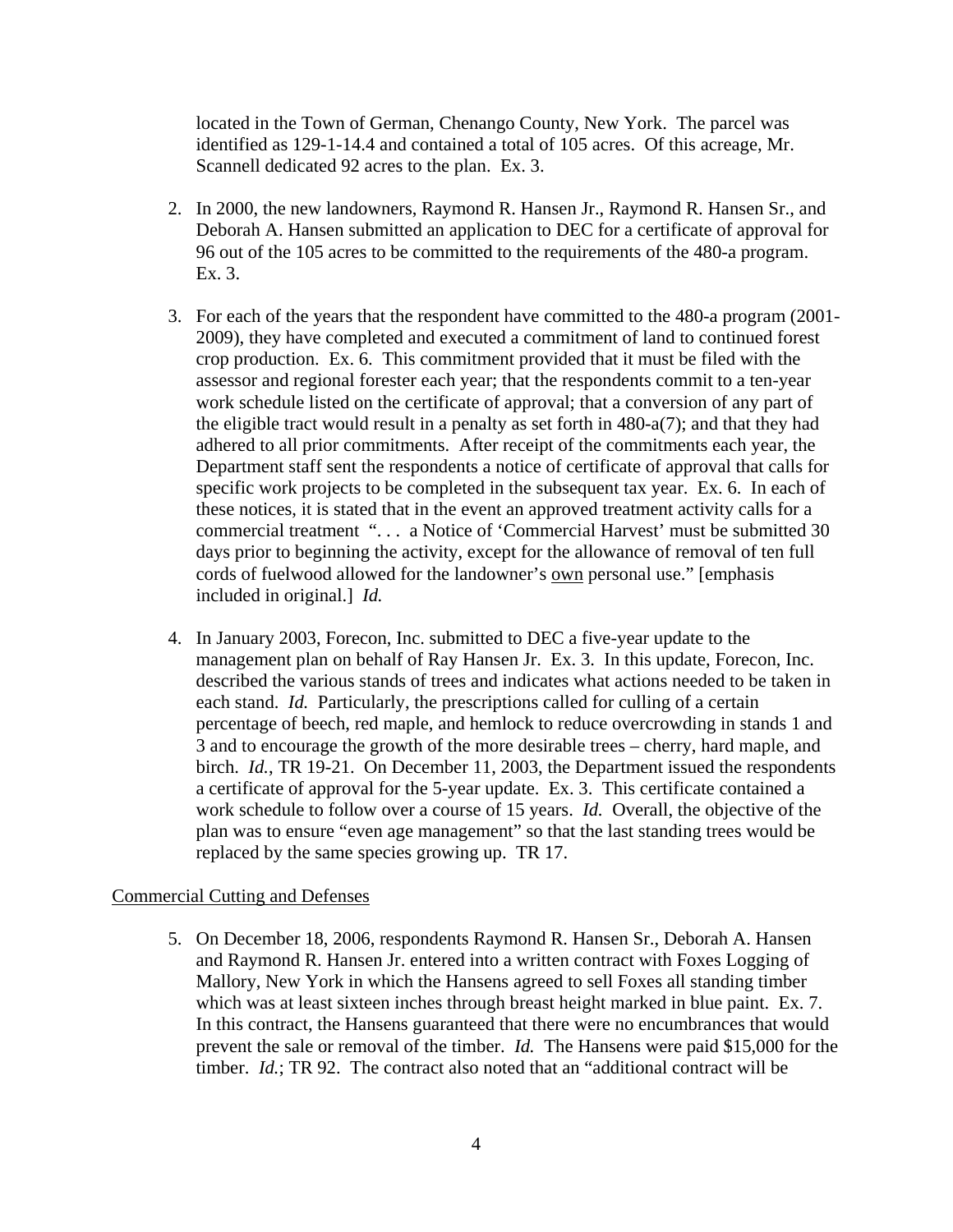completed by forester Bob Davis in relation to this contract" but does not specify what this additional contract would accomplish. Ex. 7.

- 6. The Hansens relied upon the Foxes and Mr. Davis to make whatever necessary arrangements were necessary with respect to the forest management plan to go ahead with this timber sale. TR 79-80, 94-95. The Hansens never performed any on-site inspection of the logging project, they elected not to consult with Forecon, Inc., the company that had submitted the forest management plan update on their behalf; and they did not contact DEC to determine whether the timber sale arrangements were in compliance with their commitments pursuant to the 480-a program. TR 81, 90-93.
- 7. On March 2, 2009, DEC forester Paul A. Romanenko wrote to the Hansens noting that their five-year management plan update that was due to be submitted during the 2008-2009 tax law year had not been submitted. In the letter, Mr. Romanenko explained that the Hansens were required to contact the DEC Supervising Forester Robert Slavicek to discuss this matter in order to avoid a notice of violation. Ex. 4. By letter dated March 18, 2009, Mr. Romanenko submitted an agreement to the Hansens for their signature to resolve the potential violation for failure to timely submit the updated management plan. Raymond Hansen Jr. signed the agreement on March 23, 2009 and it was received by the DEC Sherburne office on March 25, 2009.
- 8. By letter dated April 7, 2009, Forecon Inc. Regional Office Manager Jeff Denkenberger wrote to Raymond Hansen (letter doesn't specify which Raymond Hansen) pursuant to Mr. Hansen's request that Forecon, Inc. perform the five-year update on the 480-a management plan that was due on May 15, 2009. Ex. 4. Mr. Denkenberger reported that Forecon, Inc. inspected the property on April 1, 2009 and found that the required cull removal in stands 4 and 4a had not been completed. *Id.* In addition, in stand 1 (comprised of 64 acres) and to a degree into stand 4, the Forecon, Inc. staff found that a commercial harvest had taken place. *Id.* This commercial harvest did not comport with the management plan requirements that had instead called for a cull of lower value trees. *Id.*; TR 41. Mr. Denkenberger reminded Mr. Hansen in his letter that Forecon, Inc. had written to the respondents on March 1, 2005, July 6, 2006, December 21, 2007, August 8, 2008, and March 4, 2009 to remind them of their obligations pursuant to the management plan and the potential for violations if the work was not done in a compliant fashion. Ex. 4*.* As a result of the commercial cut, Mr. Denkenberger concluded that it did not make sense to go forward with the five-year update. *Id.*
- 9. By letter dated April 7, 2009, Mr. Denkenberger informed Dave Sinclair, Regional Forester, of the problems encountered at the Hansen property that halted the update. Ex. 4, TR 41.
- 10. Department staff members Slavicek and Romanenko visited the Hansens' property on April 9, 2009 and September 25, 2009. During these site visits, the foresters confirmed that a commercial high grade cut had been performed on stand 1 of the Hansen property contrary to the management plan. TR 42-52; Exs. 5a-aa. They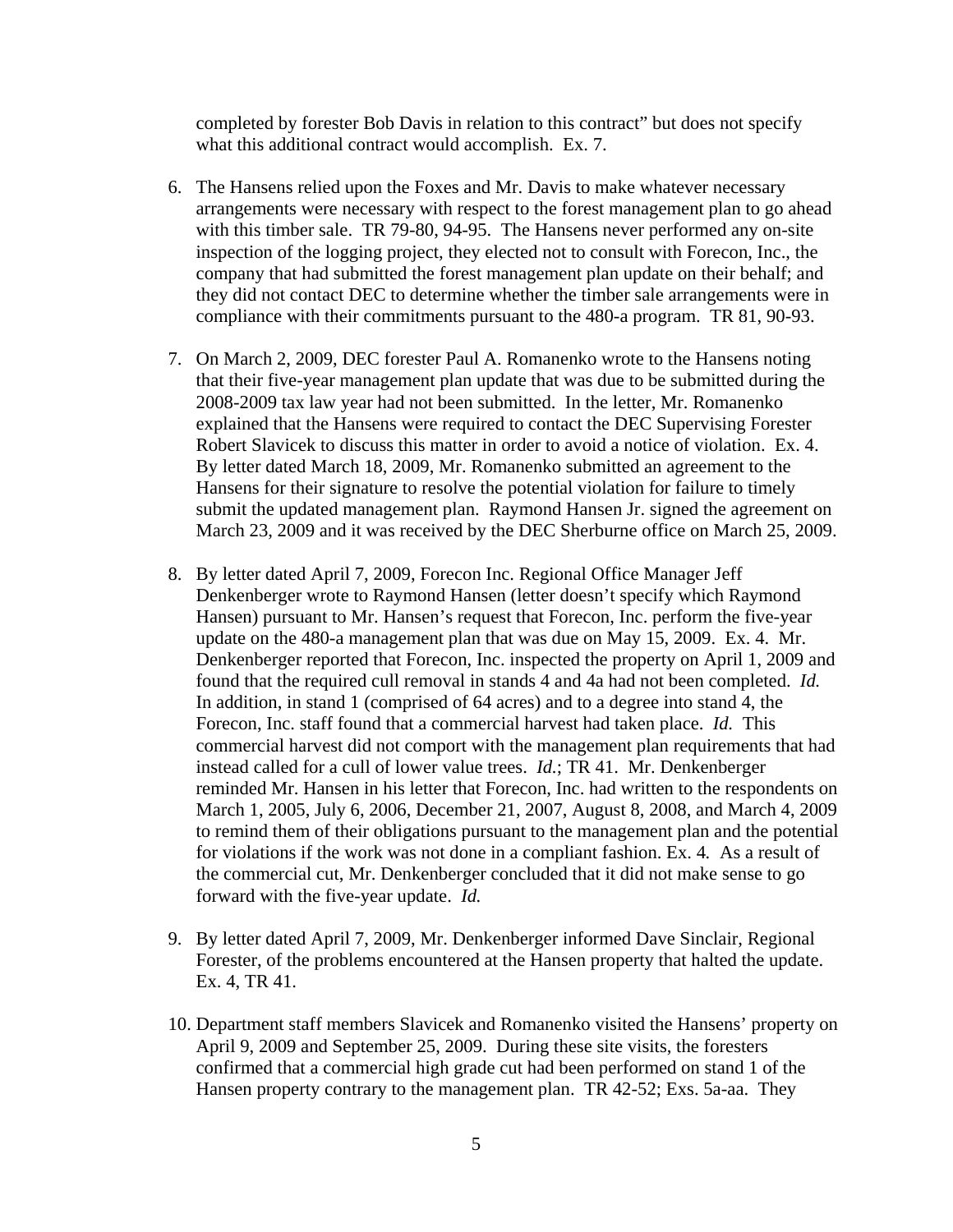observed that valuable species such as sugar maple and black cherry had been removed – these trees were of the size to be a timber product. Exs. 5f, g, h, j, k, p, q; TR 20-21. The DEC foresters also observed that dozens of less valuable trees had been marked to indicate that they were to be culled consistent with the management plan but had not been cut. Exs. 5a, b, c, d, , e, l, m, n, p, q, r; TR 20-21, 41-43.

- 11. Because the valuable hardwood trees had been removed prior to a time when there were sufficient saplings to replace them, the objective of the management plan had been destroyed by the commercial logging operation. TR 21-23, 33.
- 12. By letter dated April 9, 2009, Department staff notified the respondents of its intent to file a notice of violation and offered the respondents an opportunity to meet with DEC representatives and discuss the alleged violations. By letter dated May 4, 2009, the respondents requested a hearing.

#### **DISCUSSION**

Jurisdiction and authority to initiate this administrative proceeding is based upon RPTL § 480-a. In RPTL § 480-a, the Legislature created a program to encourage conservation of viable forest lands by giving private woodland owners a real property tax exemption in exchange for a commitment to manage identified tracts pursuant to a Department-approved plan.

 Forest lands eligible for this program are privately owned tracts of at least fifty contiguous acres devoted to production of forest crops. RPTL § 480-a(1)(e). An owner of eligible property must submit an application to DEC for certification of the lands, including a proposed management plan. RPTL§§ 480-a(1)(a), (2)(a). Prior to granting an application for certification, the Department must ensure that the proposed tract is eligible and approve the management plan. RPTL  $\S$  480-a(1)(a). This plan must contain requirements and standards to ensure the continuing production of a merchantable forest crop selected by the owner. *Id.* The plan must be prepared by or under the supervision of a forester. *Id.* Once these requirements have been met, the Department will forward to the owner a certificate of approval, the approved management plan, and a copy of a commitment certified by the Department for the eligible tract. RPTL §§ 480-a(1)(a), (b), (2)(a). The landowner may then file the certificate of approval with the county clerk which shall give notice that the tract is subject to the provisions of 480-a as well as file an application with the appropriate assessor. RPTL  $\S$  480-a(3)(a).

 The respondents own a tract of forest land in the Town of German, County of Chenango, New York, for which they received a forest land tax exemption provided for by RPTL § 480-a and 6 NYCRR Part 199. In April 2000, the respondents submitted to DEC an application for a certificate of approval and their management plan pledging to commit 96 acres of parcel # 129- 1-14.4 to continued forest crop production to qualify this acreage for the forest land tax exemption. Ex. 3. In that same month, DEC staff issued the certificate of approval. Ex. B to complaint. However, as brought forth by the testimony of all the witnesses including Mr. Hansen, the respondents allowed a commercial cut of a significant portion of the land dedicated to the forestry program in violation of their commitment. The respondents do not dispute that the cut took place, nor do they contest the Department staff's testimony that they had not acted in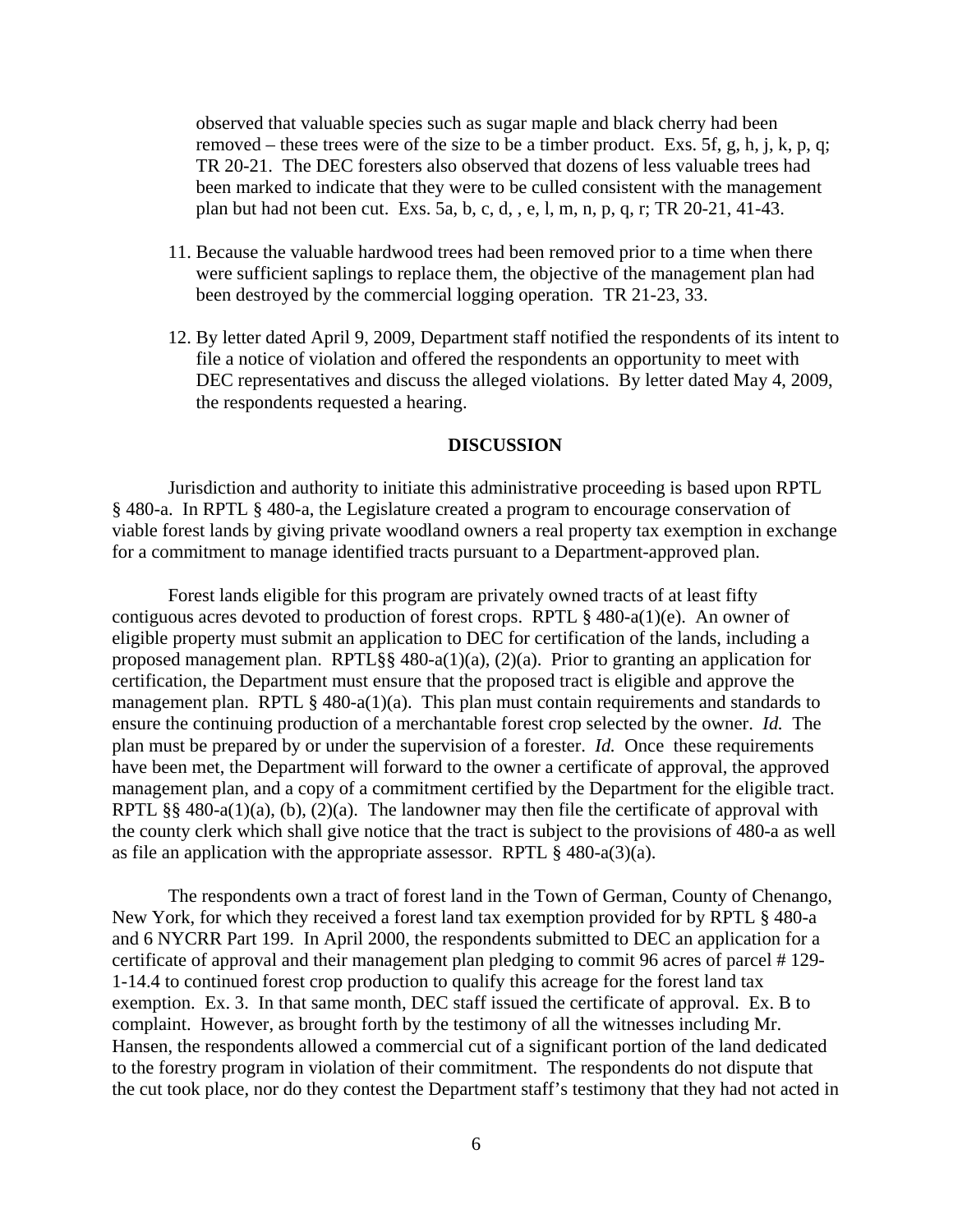conformity with the management plan. Instead, they contend that it was not their fault because they relied upon "professionals" to ensure that the work done on the property would not violate the 480-a program.

 It is clear that the respondents were swayed by the lure of a substantial sum of money and rather than ensure that their actions were in conformity with their 480-a commitments, they decided to hope for the best. The very contract that they entered into with the logging company provides that there were no encumbrances on the property to prevent the logging operation. Ex. 7. Yet, the respondents had repeatedly committed to certain actions on their lands in order to obtain a significant tax exemption. Ex. 6. Surely, if they had honest doubts about the commercial contract and logging operation, they would have contacted the forestry company – Forecon, Inc. - that had advised them on their 480-a program. They chose not to seemingly because they would have received an answer that would not have been favorable to the quick economic returns of the logging operation. Nor did they attempt to contact the DEC Region 7 office to get advice and/or to make sure that Mr. Davis had indeed "amended" their plan to allow the cutting.

Section 480-a(7)(b) provides:

1

 Nothwithstanding the finding of an occurrence described by subparagraph (ii), (iii) or (iv) of paragraph (a) of this subdivision, the department, upon prior notice to the appropriate assessor, may determine that a violation has not occurred if the failure to comply was due to reasons beyond the control of the owner and such failure can be corrected forthwith without significant effect on the overall purpose of the plan.

 It would appear that the respondents are seeking a finding by the Department that they meet the abovementioned defenses.<sup>[4](#page-10-0)</sup> I do not find that they do.

 First, their actions in retaining the logging company were not beyond their control. They voluntarily made the determination to sell the logs and not to consult with DEC or their own forestry consultant to ensure that such action complied with their management plan. To say they relied upon others to do this work for them without any proof that it had been performed amounts to a failure of responsibility that cannot be justified or condoned. Choosing to bury one's head in the sand or turn the other way rather than ensure that the logging operations were appropriate is not a valid defense. As ALJ Casutto found in *Matter of Williams and Mariano, Inc.*, 2009 N.Y. Env Lexis 23 (decided 4/29/09) the respondents had a duty to inspect and insure that the logging was performed appropriately and pursuant to their management plan.

Even if one could find that these landowners were misled by the logging company's promises and therefore the failure to comply with the program was outside their control, the second part of the defense cannot be met. The DEC witnesses testified that because most of the valuable hardwood had been removed, there was less than 50 acres of woodland that would be

<span id="page-10-0"></span> $4$  Section 480-a(8)(d) provides that the owner of a certified tract shall not be subject to a penalty that would otherwise apply if the forest crop through no fault of the owner is destroyed by an act of God, natural disaster, trespass or war. However, the respondents made no such claim nor was there any evidence of such *force majeure.*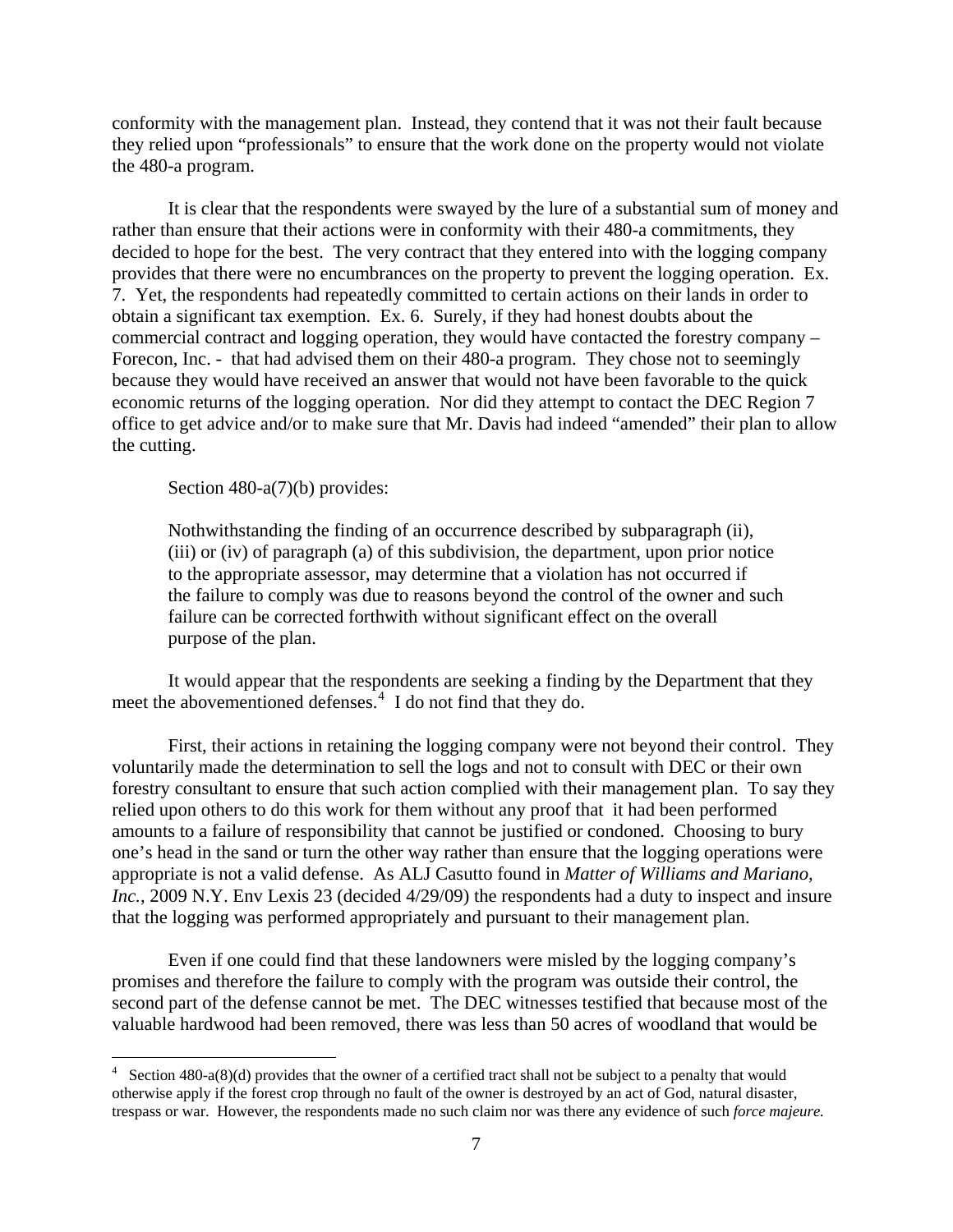available and thus, there was insufficient forest to meet the "eligible tract" requirements of the 480-a program. TR 21, 52; RPTL § 480-a(1)(e). The respondents asked to be allowed to complete their obligations under the management plan by performing the culls that they were required to do. TR 85-87. However, this culling would no longer serve to open up areas and light for the valuable trees that were now gone. TR 33. Because there had been insufficient time prior to the commercial logging for the young replacement trees to grow, such a culling would serve little purpose. TR 21-22. Thus, the damage that has been done could not be "corrected forthwith without significant effect on the overall purpose of the plan."

 Respondents' counsel has asked that the Department act in the interest of justice to allow his clients to continue in the program. However, the Legislature in enacting the 480-a program to provide a substantial real property tax exemption for landowners that are willing to commit to manage their woodlands in a manner that would foster a viable forest has appropriately limited the defenses to violations of the applicable program. The equities under the program are that landowners who are not in the program must pay their full property taxes and those who are in the program and adhere to its requirements obtain a tax benefit. It would not be equitable or legal to allow the respondents to remain in the program despite their violations of it. As noted by Governor Carey in his 1976 memorandum accompanying his approval to amendments to the law, the amendments were important in order to prevent abuses by "developers, real estate speculators, rod and gun clubs and large estate owners and not just timber producers [that] would result in large shifts in tax burdens among property owners in various localities." *See*, Memorandum filed with Senate Bill 9602, A.R. 30046 (July 20, 1976) attached hereto. The Legislature modified the law specifically to ensure that the tax benefits contained in § 480-a would only benefit those who met the purposes of the Act – to support viable timber production.

 Amendments to the law in 1987 that provided for the defenses claimed by the respondents did not detract from the purpose of the law to protect the economic and environmental purposes of the law – supporting a viable forestry that provides economic incentives as well as enhancement of clean air, recreational opportunities, wildlife habitat and natural beauty. The Legislature understood that for the State to gain these benefits, incentives must be given to the landowners who had the power to steward these forests appropriately. *See*, *Senate Memorandum in Support of S-1948* (Chapter 428, Laws of 1987) attached hereto. However, these incentives were only meant to benefit those that "... accept[ed] the responsibility of good forest management on such favored lands." *Id.*

 Accordingly, I agree with Department staff that the respondents' defenses are not legally applicable and the Hansens must be held accountable for their acts and omissions as well as those of their agents/independent contractors in this proceeding.

### **CONCLUSION**

The respondents acted in violation of their commitments pursuant to the 480-a program by: a) performing a commercial cut on the tract without providing notification to the Department in violation of 6 NYCRR §§ 199.10(c)(2) and 199.10(c)(3) and RPTL § 480-a(5); b) by failing to pay the stumpage tax on that harvest in violation of RPTL §§ 480-a(5); and c) by failing to perform the culls required by their management plan pursuant to 6 NYCRR  $\S$  199.10(c)(3).